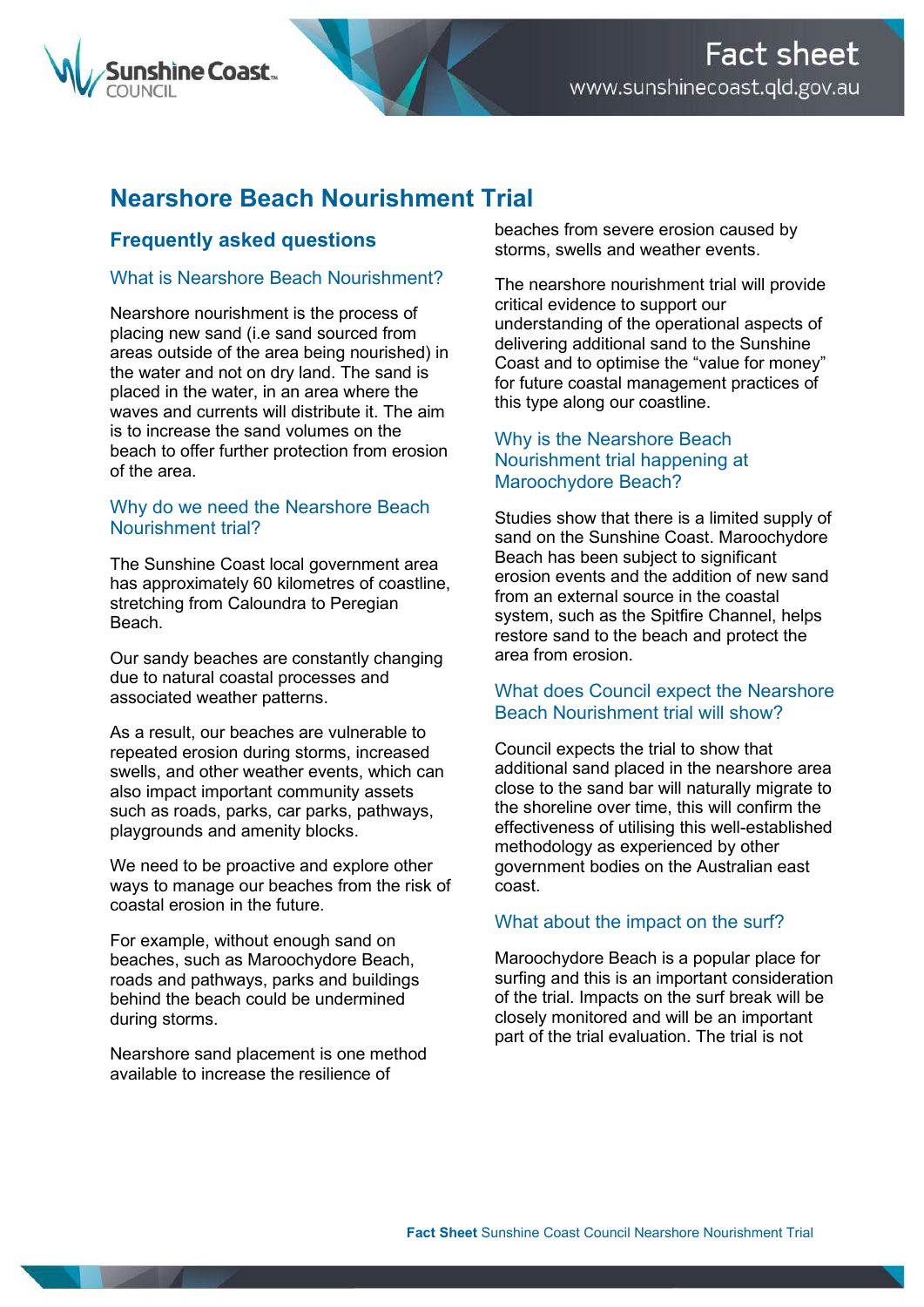intended to have long-lasting impacts on the surf conditions.

Factors that will be considered during the trial are the location and shape of the sand placement.

The sand bar placed by the dredge will be monitored for both how the sand moves (sediment transport) and changes, if any, to the surfing conditions.

# Can we improve the surf conditions or create new surf breaks?

While it is possible to create surf breaks with nearshore nourishment, the nature of such sand bars is not permanent, and the added sand will mix into the surf-zone over time.

The longevity of the sand bar will depend on volume, weather and placement area.

# Can I swim or surf near the barge when its operating?

No. There will be a strict exclusion zone when the barge is in operation. However, the dredge will operate more than 100 metres from the shoreline. During the lead time, when the dredge is getting the sand from the shipping channel sailing back to Maroochydore, you'll be able to use the beach and surf as you normally would. Please follow all signs and instructions for your safety.

## What about the impact of the trial on the marine environment?

The trial nourishment will target nearshore sand bar replenishment of the existing sandbanks. As part of this trial we will be undertaking ecological surveys to monitor

the changes to the marine environment over a three year period.

An exclusion zone around reefs and other underwater areas (also known as benthic habitats) will be in place during the works.

### What about the turtles?

Long term data collected as part of TurtleCare and Coolum and North Shore Coast Care turtle monitoring show that there is less than one nest per year laid at Maroochydore Beach.

The nests at this location are always relocated due to the impacts of artificial light on the hatchling survival.

Any nest relocations are done by qualified volunteers from TurtleCare and/or Coolum and North Shore Coast Care.

### What about the shorebirds?

The trial will be conducted away from shore bird resting areas and is not expected to have any impact. The barge will be placing sand in the nearshore area off Maroochydore Beach, away from the mouth of the Maroochy River where shorebirds frequent.

# What about council's plans to build a seawall at Maroochydore?

There is no timeline for constructing a buried seawall due to the success of the Council's current shoreline management approach in providing an erosion buffer along Maroochydore Beach.

Sand renourishment (including the outcomes of this trial), dune revegetation and protection, and limiting permanent beach access points are all part of the current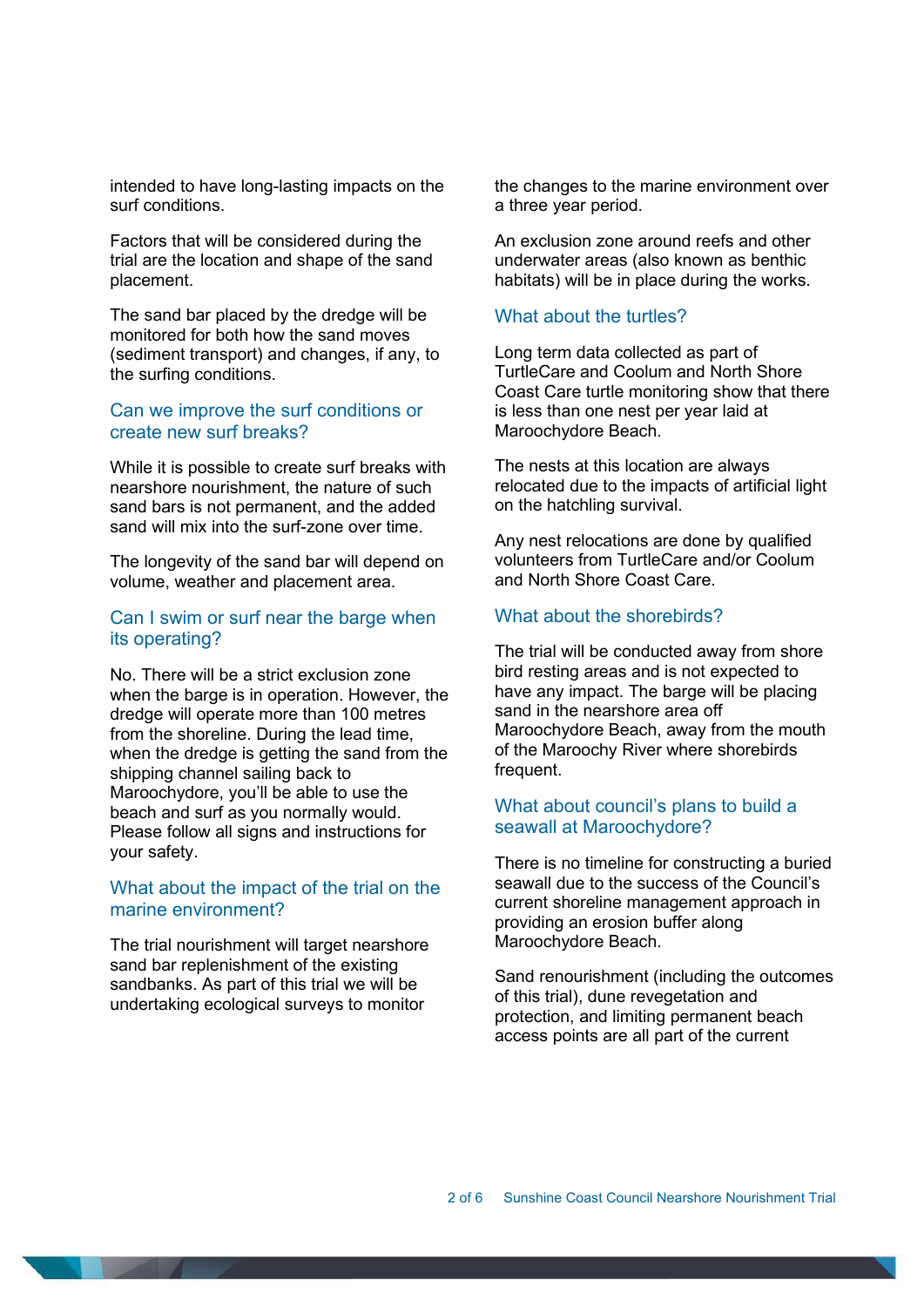approach and are expected to continue for many years to come.

A future buried seawall was and is still considered a last line of defence.

# Is the nearshore beach nourishment trial going to happen at other beaches?

At this stage, the highest priority area to trial this technique is along Maroochydore Beach because this beach has been identified in the Shoreline Erosion Management Plan (SEMP) as a vulnerable area.

However, the Coastal Hazard Adaptation Strategy has identified other beaches that may be vulnerable in the future and results from this trial will inform future planning for shoreline management.

Trialling the technique at Maroochydore will provide valuable data for increased accuracy for future detailed sediment modelling in the Mooloolaba/Maroochydore area.

### How long is the nearshore Beach Nourishment trial going to take?

A dredge will deposit sand in the nearshore area for a few weeks, pending weather conditions. The dredge will work for 24-hours a day. It will take around seven hours to complete a full cycle which involves taking sand from the navigation channel in Moreton Bay, steaming to Maroochydore, placing the sand offshore from the beach, and then steaming back to the navigational channel.

It is difficult to predict how long it will take for the nourished sand to move from where it will be deposited because this will depend on weather conditions.

Monitoring of the sand will continue for up to three months, depending upon the weather conditions and the sediment movement. The analysis of the data may take a further two

months. It is hoped that the outcome of the trial will be known by early 2023.

#### Where is the dredge coming from?

The dredge is coming from the Port of Brisbane. The Port of Brisbane Pty Ltd's Marine Services teams is responsible for safe navigation of the 90km shipping channel. Dredging forms part of these operations and the Port of Brisbane owns a flagship vessel, the TSHD Brisbane, which is likely to be used for the nearshore sand nourishment work at Maroochydore.

#### What type of dredge is it?

Typically, the trial will be carried out with a trailing suction hopper dredge, which is a certified ocean-going vessel. It can dredge in depth of 25m and can carry (has a hopper capacity of) 2,900m3, which is the equivalent of hundreds of trucks of sand being released with each load.

#### How does the dredge release the sand?

The dredge will take the sand from the shipping channel and place it in its hopper or hull. The sand will be released at Maroochydore via "bottom dumping" and rainbowing.

Bottom dumping operation involves opening the gates at the bottom of the dredge hull above the position required and allowing the sand in the dredge hopper to fall onto the seabed below. Rainbowing involves spraying a sand and water slurry from the deck of the dredge into the nearshore zone.

The sand will be placed in a formation that will encourage sand migration towards the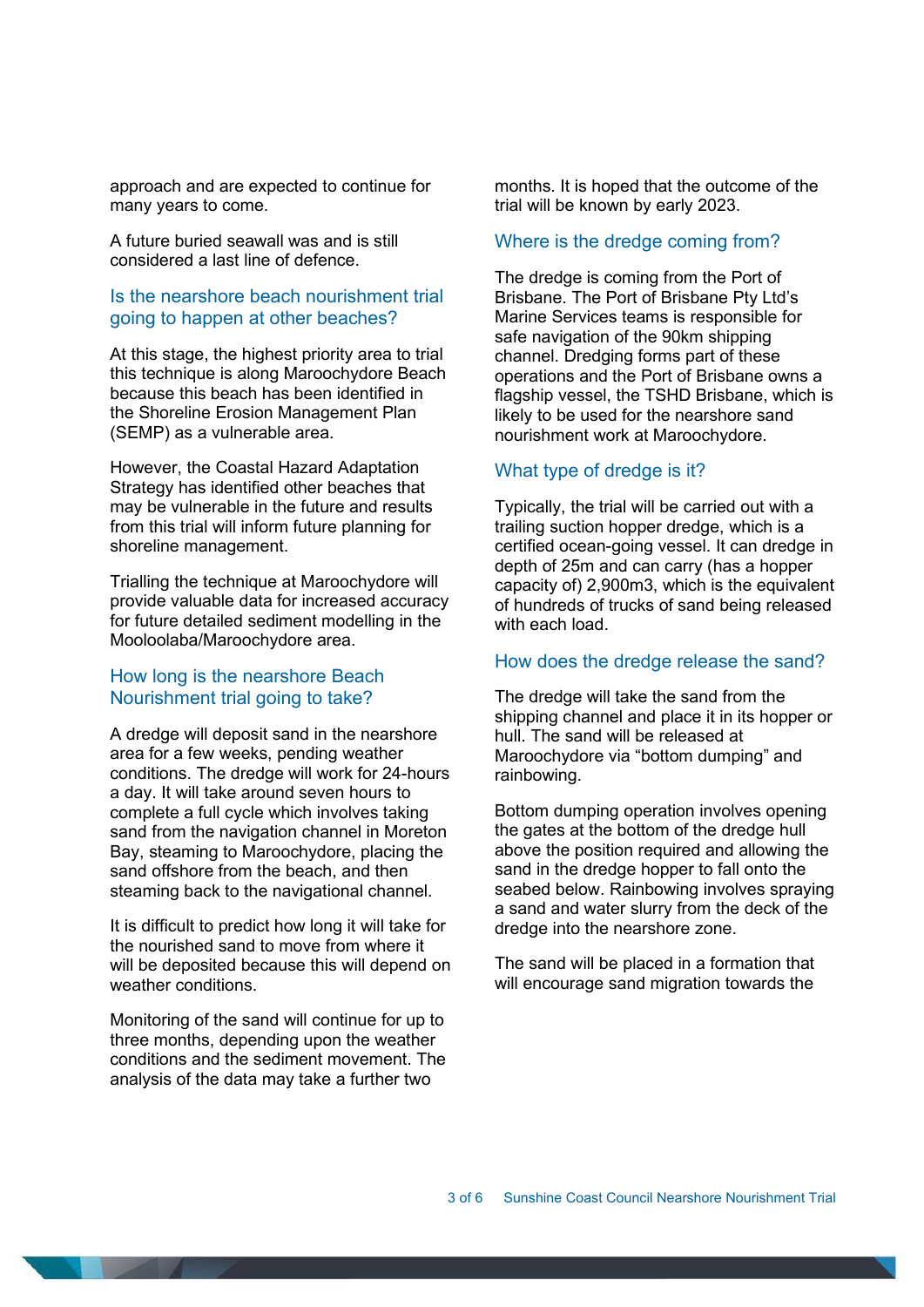exposed beach, respectful of the site surf amenity.

# How much sand will be moved to Maroochydore Beach?

It is expected that up to 30,000 cubic metres of sand will be used for this trial.

#### Where is the sand coming from?

The sand will come from the southern end of the shipping channel in Moreton Bay.

#### Is the sand dirty or contaminated?

The sand is taken from an approved source within the shipping channel which has been subject to strict State and Commonwealth environmental legislation and approvals. The sand will also be assessed as suitable for its placement location in the offshore area of Maroochydore by Queensland Government environmental agencies during the approval process.

#### How will you measure the results?

Monitoring of the sand through regular surveys, involving direct observation and measurement, will determine where the sand migrates to. Ecological monitoring will determine if any impacts have been observed as a result of the trial, this will involve direct surveys.

#### How does this trial fit into council's longterm plan to protect our beaches?

Council has a Shoreline Erosion Management Plan (SEMP) in place to guide how we look after areas vulnerable to severe coastal erosion. It outlines preferred management options that are underpinned by sound science, coastal engineering principles and our community values.

These options include sand nourishment, dune revegetation and protection, limiting permanent beach access points and coastal protection structures such as seawalls.

# What is the link to the Coastal Hazard Adaptation Strategy (CHAS)?

The CHAS specifies offshore nourishment as a possible strategy in some locations for the medium and long-term planning horizons, in particular, to manage the impacts of climate change.

#### What is the sand sourcing study?

It is a document that Council produced to outline possible sand sources in the short, medium and long term to help with beach nourishment and erosion protection.

The study is available on council's website at https://www.sunshinecoast.qld.gov.au/Enviro nment/Rivers-and-Coast/Coastal-Management

# What is the link between the project and the sand sourcing study?

The sand sourcing study identified the shipping channel in Moreton Bay as a possible sand source for the Sunshine Coast in the medium term. The project aims to clarify the operational, social, environmental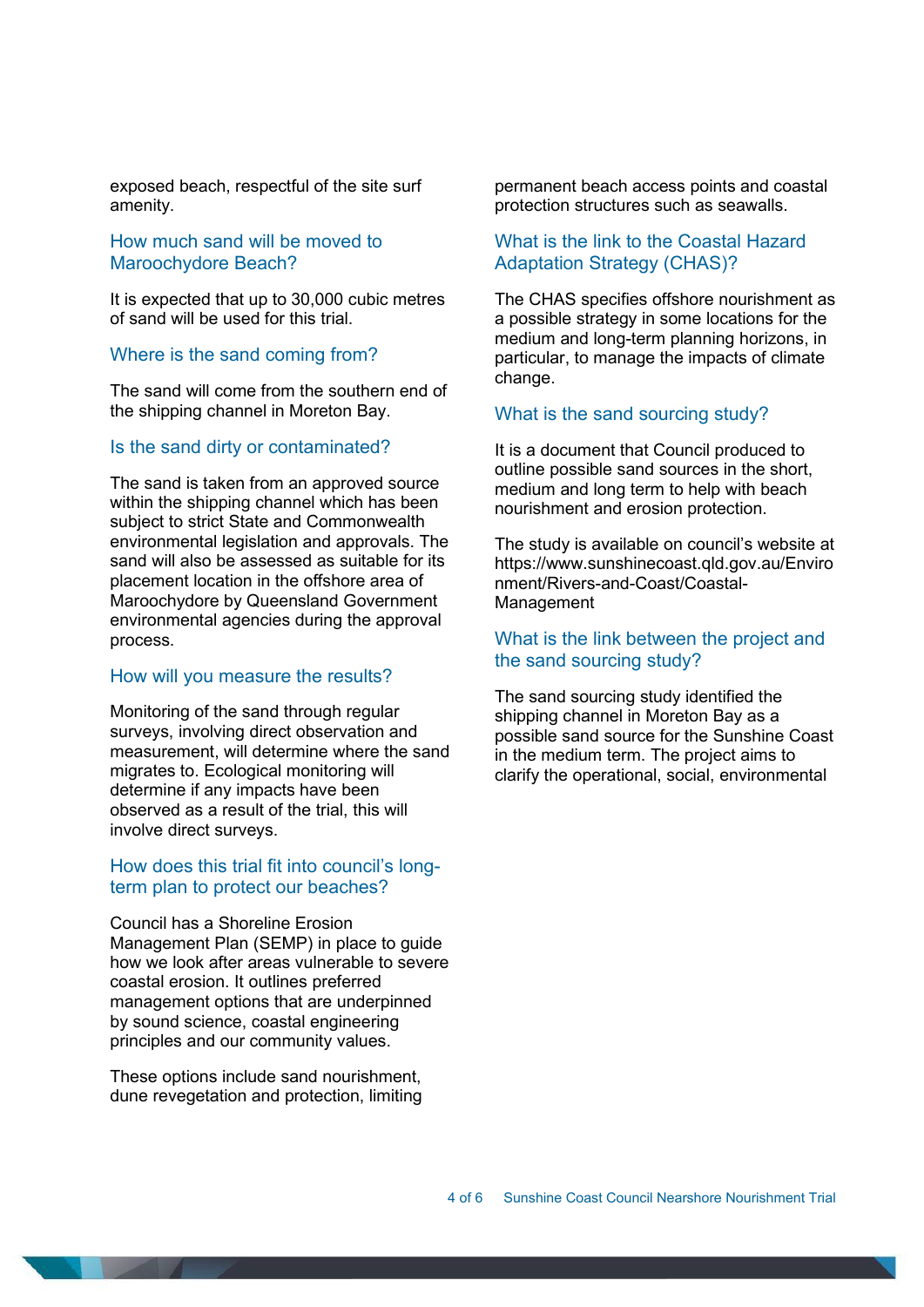and cost-effectiveness of this sand source and placement technique.

### How much will the trial cost council?

The planning, approvals, placement and monitoring will cost approximately \$600,000.

# What technique will be used and is it effective?

A nearshore nourishment technique, which has been used in Australia and around the world, has been effective on many projects.

The trial focuses on the specific sand source, dredge and the properties of the unique Maroochy embayment area.

#### Where else has it been used?

The nearshore nourishment technique is routinely used on the Gold Coast as well as by the Tweed River Sand by passing operation.

Internationally, the USA, the Netherlands, Denmark and recently on the south east English coast have used a similar technique.

### Will Council keep pumping sand onto Maroochydore beach?

Yes, the next major round of renourishment is due to occur in mid-2023, and the sand will be taken from Maroochy River mouth as part of council's regular maintenance activities.

### Does this affect the natural coastal processes?

A sand bar naturally forms in the summer months from erosion from the upper beach, this sand bar naturally accretes back onto the beach during the low energy season.

This technique mimics this natural process, although it aims to increase the volume of

sand in the offshore sand bar to build up the beach.

# Why doesn't council build an artificial reef to protect the beach?

Artificial reefs are very expensive because they are challenging to build. Also artificial reefs don't completely stop erosion – an artificial reef's job is to minimize wave energy by breaking the waves offshore to lessen their energy and erosion potential.

Artificial reefs effects are also localised where as nearshore nourishment increases sand volume in the area, which helps protect a much larger section of the coastline at a lower cost.

### Why is Council not planning a retreat at Maroocydore Beach?

Each year, locals and visitors alike love to enjoy our beautiful beaches. In fact, Maroochydore Beach is worth approximately \$80 million each year in tourism, hospitality and event proceeds.

As outlined in the Sunshine Coast Coastal Hazard Adaptation Strategy, council's actions for the future protection of Maroochydore Beach includes a focus on protecting and enhancing dunes, confirming and implementing a nourishment program and reviewing the design for a last line of defence buried seawall, if triggered.

### Who is on the technical advisory group?

Councillors, Queensland Government, Sunshine Coast Council, Surf Lifesaving Queensland, Queensland Police Service and expert engineering consultants will be on the group. If you have any questions on TAG please email